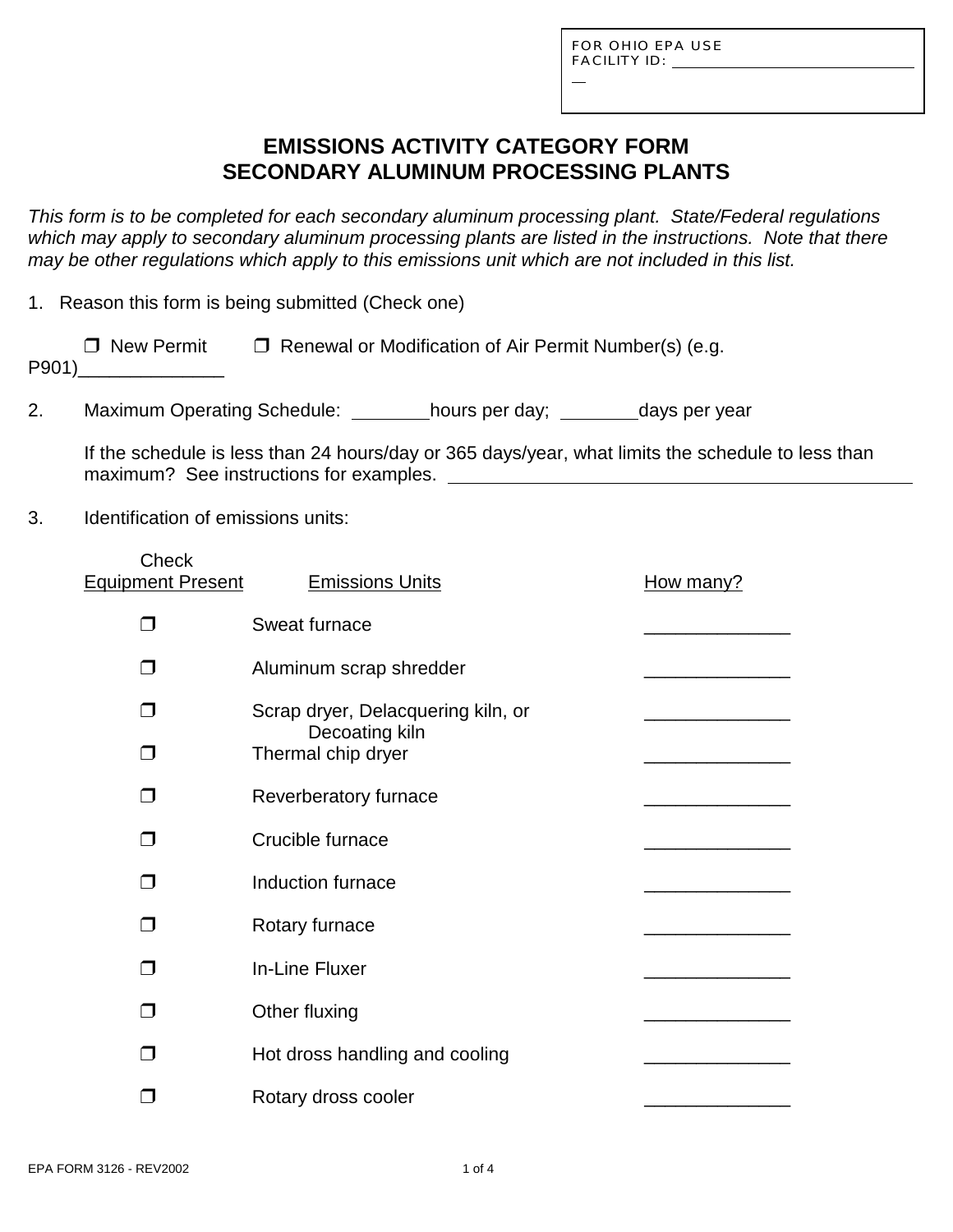- $\Box$  Pouring hot metal into molds or crucible
- $\square$  Slag disposal

" Other (describe): \_\_\_\_\_\_\_\_\_\_\_\_\_\_ \_\_\_\_\_\_\_\_\_\_\_\_\_\_

4. Sweat furnace process data:

| <b>Emissions</b><br>Unit $ID(s)$ | Number<br>οf<br>identical<br>furnaces | Type of<br>furnace<br>(e.g. reverb) | Fuel(s)<br>used | Capacity of<br>each<br>furnace<br>(tons/hour) | Capacity of<br>each<br>furnace<br>(tons/year) | Cycle time<br>(hours) | Control<br>equipment<br>ID |
|----------------------------------|---------------------------------------|-------------------------------------|-----------------|-----------------------------------------------|-----------------------------------------------|-----------------------|----------------------------|
|                                  |                                       |                                     |                 |                                               |                                               |                       |                            |
|                                  |                                       |                                     |                 |                                               |                                               |                       |                            |
|                                  |                                       |                                     |                 |                                               |                                               |                       |                            |
|                                  |                                       |                                     |                 |                                               |                                               |                       |                            |
|                                  |                                       |                                     |                 |                                               |                                               |                       |                            |

 $\overline{\phantom{a}}$  , where  $\overline{\phantom{a}}$  , where  $\overline{\phantom{a}}$  ,  $\overline{\phantom{a}}$  ,  $\overline{\phantom{a}}$  ,  $\overline{\phantom{a}}$  ,  $\overline{\phantom{a}}$  ,  $\overline{\phantom{a}}$  ,  $\overline{\phantom{a}}$  ,  $\overline{\phantom{a}}$  ,  $\overline{\phantom{a}}$  ,  $\overline{\phantom{a}}$  ,  $\overline{\phantom{a}}$  ,  $\overline{\phantom{a}}$  ,  $\overline{\phantom{a}}$  ,

5. Aluminum scrap shredder process data:

| <b>Emissions Unit</b><br>ID(s) | Number of<br>identical<br>units | Capacity of<br>each unit<br>(tons/hour) | Capacity of<br>each unit<br>(tons/year) | Control<br>equipment ID |
|--------------------------------|---------------------------------|-----------------------------------------|-----------------------------------------|-------------------------|
|                                |                                 |                                         |                                         |                         |
|                                |                                 |                                         |                                         |                         |
|                                |                                 |                                         |                                         |                         |

6. Scrap dryer, Delacquering kiln, Decoating kiln, or Thermal chip dryer process data:

| <b>Emissions Unit</b><br>ID(s) | Number of<br>identical<br>units | Capacity of<br>each unit<br>(tons/hour) | Capacity of<br>each unit<br>(tons/year) | Control<br>equipment ID |
|--------------------------------|---------------------------------|-----------------------------------------|-----------------------------------------|-------------------------|
|                                |                                 |                                         |                                         |                         |
|                                |                                 |                                         |                                         |                         |
|                                |                                 |                                         |                                         |                         |
|                                |                                 |                                         |                                         |                         |

7. Reverbratory, crucible, induction or rotary furnace process data: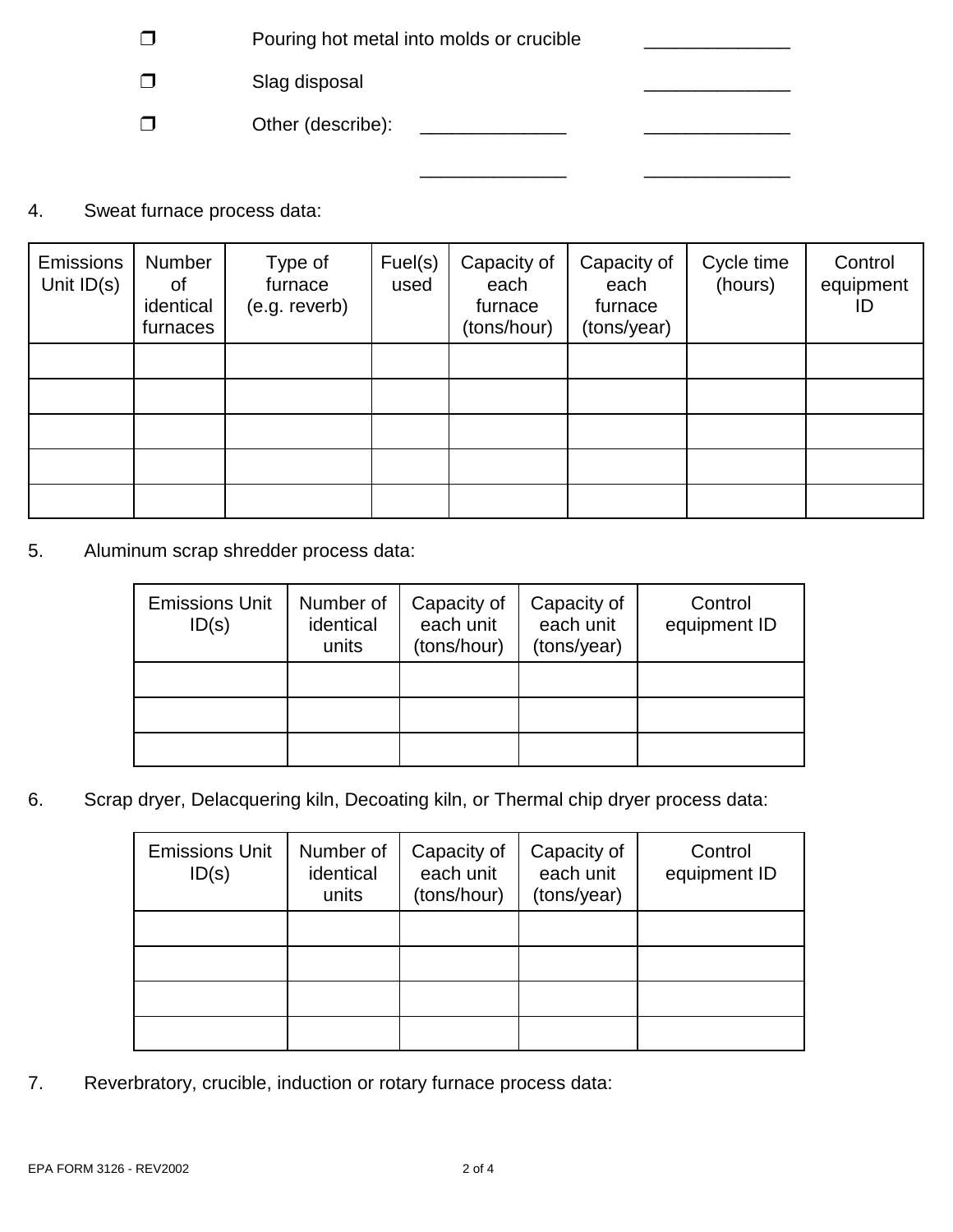| <b>Emissions</b><br>Unit $ID(s)$ | Number<br>οf<br>identical<br>furnaces | Charge<br>material | Fuel(s)<br>used | Capacity of<br>each<br>furnace<br>(tons/hour) | Capacity of<br>each<br>furnace<br>(tons/year) | Cycle<br>time<br>(hrs) | Control<br>equipment ID |
|----------------------------------|---------------------------------------|--------------------|-----------------|-----------------------------------------------|-----------------------------------------------|------------------------|-------------------------|
|                                  |                                       |                    |                 |                                               |                                               |                        |                         |
|                                  |                                       |                    |                 |                                               |                                               |                        |                         |
|                                  |                                       |                    |                 |                                               |                                               |                        |                         |
|                                  |                                       |                    |                 |                                               |                                               |                        |                         |

### 8. In-Line fluxing and other fluxing process data:

| Emissions<br>Unit $ID(s)$ | <b>Fluxing agent</b> | HAPs in flux<br>(e.g. chlorine,<br>fluorine) | Maximum<br>flux<br>used (lb/hr) | Maximum<br>flux<br>used (ton/yr) | Location of<br>fluxing | Control<br>equipment<br>ID |
|---------------------------|----------------------|----------------------------------------------|---------------------------------|----------------------------------|------------------------|----------------------------|
|                           |                      |                                              |                                 |                                  |                        |                            |
|                           |                      |                                              |                                 |                                  |                        |                            |
|                           |                      |                                              |                                 |                                  |                        |                            |
|                           |                      |                                              |                                 |                                  |                        |                            |

9. Hot dross handling, pouring of metal and slag disposal data:

| <b>Emissions Unit</b><br>ID(s) | Number of<br>identical<br>operations | Capacity of<br>each unit<br>(tons/hour) | Capacity of<br>each unit<br>(tons/year) | Control<br>equipment ID |
|--------------------------------|--------------------------------------|-----------------------------------------|-----------------------------------------|-------------------------|
|                                |                                      |                                         |                                         |                         |
|                                |                                      |                                         |                                         |                         |
|                                |                                      |                                         |                                         |                         |
|                                |                                      |                                         |                                         |                         |

## 10. Rotary dross cooler data:

| <b>Emissions Unit</b><br>ID(s) | Number of<br>identical<br>units | Capacity of<br>each unit<br>(tons/hour) | Capacity of<br>each unit<br>(tons/year) | Control<br>equipment ID |
|--------------------------------|---------------------------------|-----------------------------------------|-----------------------------------------|-------------------------|
|                                |                                 |                                         |                                         |                         |
|                                |                                 |                                         |                                         |                         |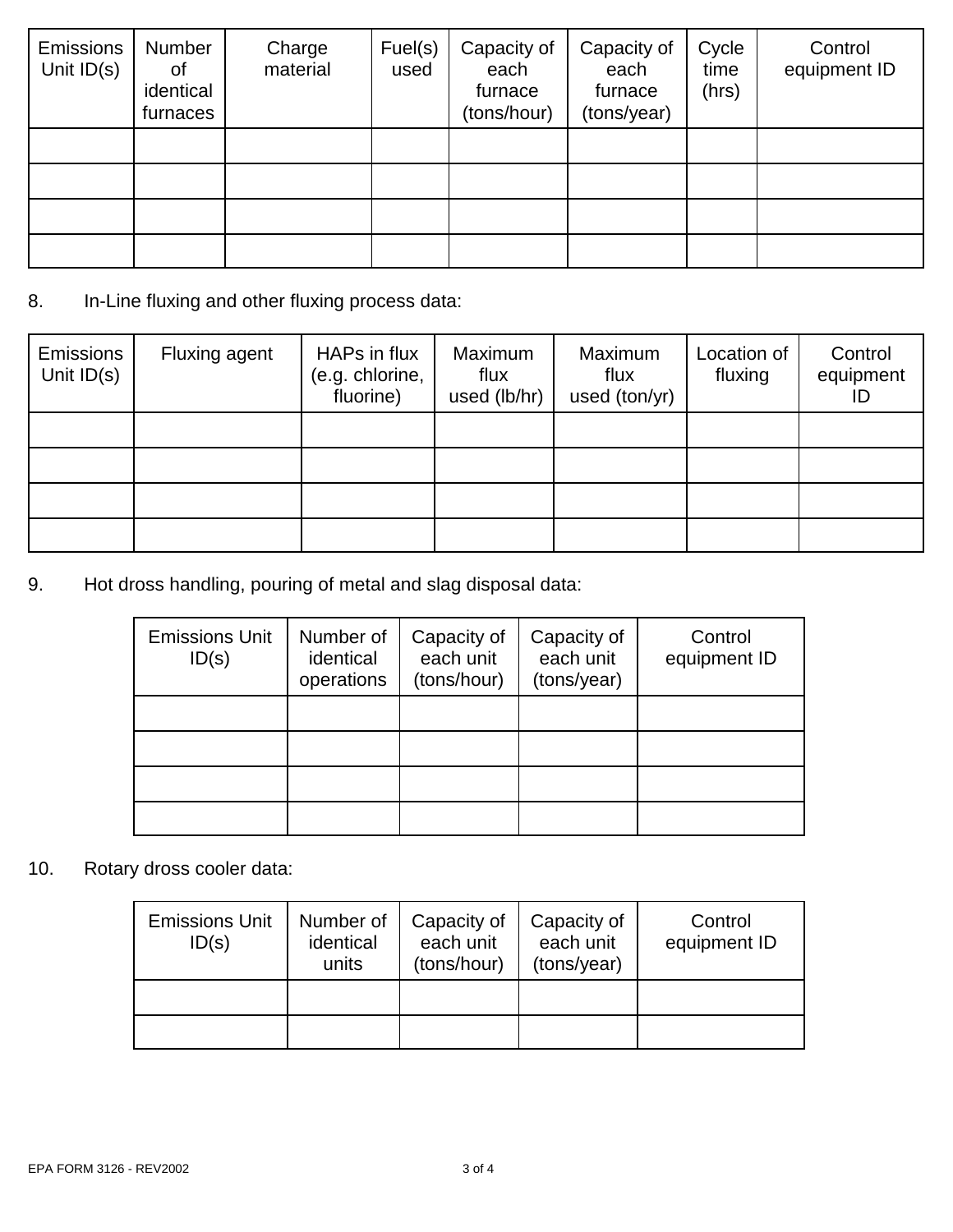| 11. Control methods to be used for fugitive dust emissions from secondary aluminum processing plants: |  |  |
|-------------------------------------------------------------------------------------------------------|--|--|
|                                                                                                       |  |  |

|                                                         | <b>Capture Method</b> | Capture<br>Efficiency | <b>Control Method</b> | Control<br>Efficiency |
|---------------------------------------------------------|-----------------------|-----------------------|-----------------------|-----------------------|
| Sweat furnace                                           |                       |                       |                       |                       |
| Aluminum scrap<br>shredder                              |                       |                       |                       |                       |
| Scrap dryer,<br>Delacquering kiln,<br>or Decoating kiln |                       |                       |                       |                       |
| Thermal chip dryer                                      |                       |                       |                       |                       |
| Reverberatory<br>furnace                                |                       |                       |                       |                       |
| Crucible furnace                                        |                       |                       |                       |                       |
| Induction furnace                                       |                       |                       |                       |                       |
| Rotary furnace                                          |                       |                       |                       |                       |
| In-Line Fluxer                                          |                       |                       |                       |                       |
| Other fluxing                                           |                       |                       |                       |                       |
| Hot dross handling<br>and cooling                       |                       |                       |                       |                       |
| Rotary dross cooler                                     |                       |                       |                       |                       |
| Pouring hot metal<br>into molds or<br>crucible          |                       |                       |                       |                       |
| Slag disposal                                           |                       |                       |                       |                       |
| Other                                                   |                       |                       |                       |                       |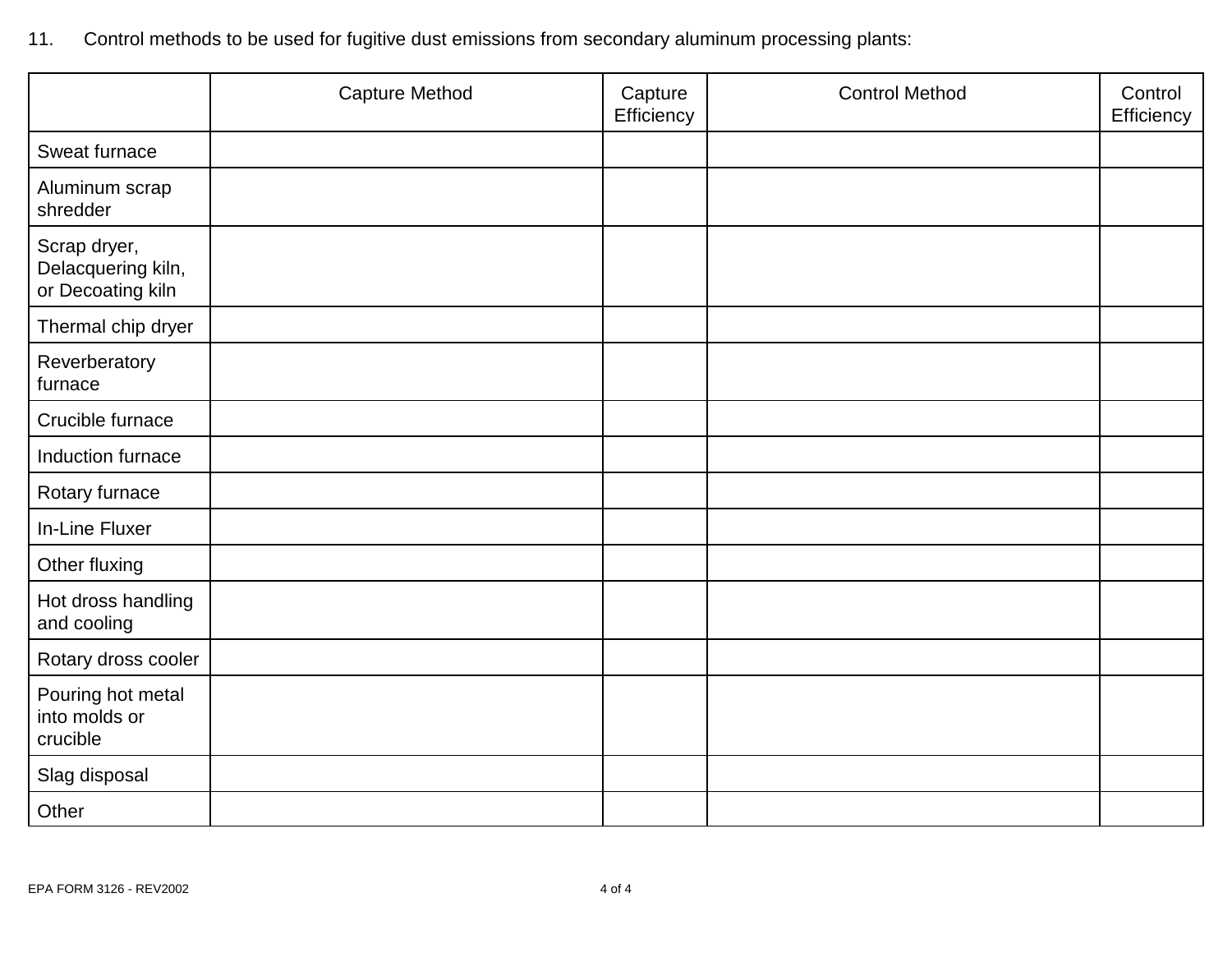# **INSTRUCTIONS FOR COMPLETION OF THE EMISSIONS ACTIVITY CATEGORY FORM FOR SECONDARY ALUMINUM PROCESSING FACILITIES**

#### **GENERAL INSTRUCTIONS:**

Provide complete responses to all applicable questions. If an item does not apply to the emissions unit, write in "Not Applicable" or "NA." If the answer is not known, write in "Not Known" or "NK." If you need assistance in understanding a question after reading the instructions below, contact your Ohio EPA District Office or Local Air Agency for assistance. Submittal of an incomplete application will delay application review and processing. In addition, the application may be returned as incomplete if all applicable questions are not answered appropriately.

#### **APPLICABLE REGULATIONS:**

*The following State and Federal Regulations may be applicable to secondary aluminum processing facilities. Note that there may be other regulations which apply to this emissions unit which are not included in this list.*

Federal: 40 CFR 63, (MACT) Subpart RRR, (Secondary Aluminum Production)

State: OAC rule 3745-31-02 (Permit to Install) OAC rule 3745-31-05 (Best Available Technology) OAC rule 3745-35-02 (Permit to Operate) OAC rule 3745-17-07 (Visible Particulate Emissions) OAC rule 3745-17-11 (Particulate Emissions) OAC rule 3745-18-06 (Sulfur Dioxide Emissions)

If you would like a copy of these regulations, contact your Ohio EPA District Office or Local Air Agency. State regulations may also be viewed and downloaded from the Ohio EPA website at http://www.epa.state.oh.us/dapc/regs/regs.html. Federal regulations may be viewed and downloaded at http://www.epa.gov/docs/epacfr40/chapt-I.info/subch-C.htm.

#### **CALCULATING EMISSIONS:**

Manufacturers of some types of emissions units and most types of control equipment develop emissions estimates or have stack test data which you can request. Stack testing of the emissions may be done. Emissions unit sampling test data may be either for this emissions unit or a similar one located at the facility or elsewhere. You may develop your own emission factors by mass balance or other knowledge of your process, if you can quantify inputs and outputs accurately. You may be able to do this on a small scale or over a short period of time, if it is not practical during regular production. If you have control equipment, you may be able to quantify the amount of pollutants collected over a known time period or production amount. Any emission factor calculation should include a reference to the origin of the emission factor or control efficiency.

The emissions from secondary aluminum processes may be estimated using the information from section 12.8 of AP-42, Compilation of Air Pollutant Emission Factors, Fifth Edition, Volume I, available from the following website: http://www.epa.gov/ttn/chief/ap42/index.html.

#### **SPECIFIC INSTRUCTIONS:**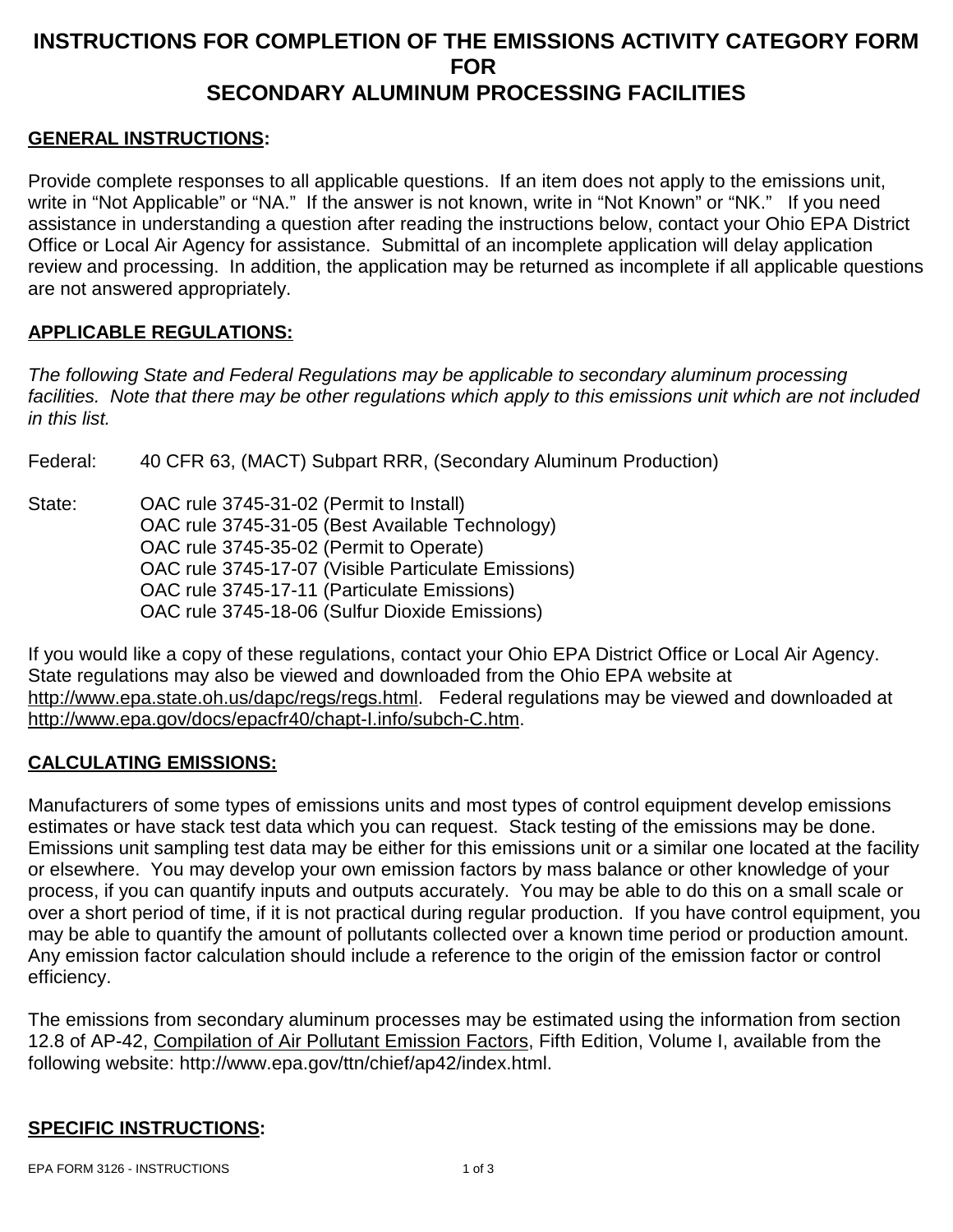This emissions activity category (EAC) form is to be used for certain operations at secondary aluminum processing facilities which emit fugitive dust. Typical emissions units to be included on this form are listed in item #1. Please use the specific EAC forms for roadways and parking areas and storage piles for these fugitive dust emissions units. Any other fugitive dust emissions unit that does not have a specific EAC form should be entered on this form under "other (describe)."

Paragraph (B)(6) of OAC Rule 3745-17-01 defines "fugitive dust" as "...particulate matter which is, or was prior to the installation of control equipment, emitted from any source by means other than a stack." Several emissions units at secondary aluminum processing facilities emit particulate matter in such fashion, and the requirements of OAC Rules 3745-17-07(B) (Visible particulate emission limitations for fugitive dust) and 3745-17-08 (Restriction of emissions of fugitive dust) may be applicable.

- 1. Identify the fugitive dust emissions units at the facility by placing a check mark in the appropriate block adjacent to the respective emissions unit type. If there are other fugitive dust emissions units at the facility which were not specifically listed in item #1 and do not have other applicable EAC forms, please identify such emissions unit(s) in the section marked "Other (describe)". The "OEPA Emissions Unit ID" column may be left blank if such information is not known.
- 2. If sweating furnaces are used at this facility, please complete the requested information in items (a) through (h) of the sweating furnace proess data section. If there is more than one such furnace at the facility, use one of the three separate columns for each furnace in answering each item. If there are more than three sweating furnaces at the facility, please make a duplicate copy of the necessary page(s) of the form or obtain an additional form from the OEPA.
- 3. Identify the emissions units at the facility by placing a check mark in the appropriate block adjacent to the respective emissions unit type. Please do not include on this form fugitive dust emissions units such as roadways and parking areas and storage piles, which have other EAC forms prepared for them. If there are other emissions units at the facility which are not specifically listed in item # 3 and do not have other applicable emission activity category forms, please identify such emissions unit(s) in the section marked "Other (describe)". The "OEPA Emissions Unit ID" column may be left blank if such information is not known.
- 4. Please complete the table for all sweat furnaces at the facility. "Number of identical furnaces" will identify the number of furnaces for which all information in the row is the same. "Control equipment ID" should be used to identify which control equipment, detailed in the permit application form, is used to control emissions from this furnace.
- 5. Please complete the table for all scrap shredders at the facility. "Number of identical furnaces" will identify the number of furnaces for which all information in the row is the same. "Control equipment ID" should be used to identify which control equipment, detailed in the permit application form, is used to control emissions from this scrap shredder.
- 6. Please complete the table for all scrap dryers, delacquering kilns, decoating kilns and chip dryers at the facility. "Number of identical furnaces" will identify the number of furnaces for which all information in the row is the same. "Control equipment ID" should be used to identify which control equipment, detailed in the permit application form, is used to control emissions from this dryer or kiln.
- 7. Please complete the table for all reverb, crucible, induction and rotary furnaces at the facility. "Number of identical furnaces" will identify the number of furnaces for which all information in the row is the same. "Control equipment ID" should be used to identify which control equipment, detailed in the permit application form, is used to control emissions from this furnace.